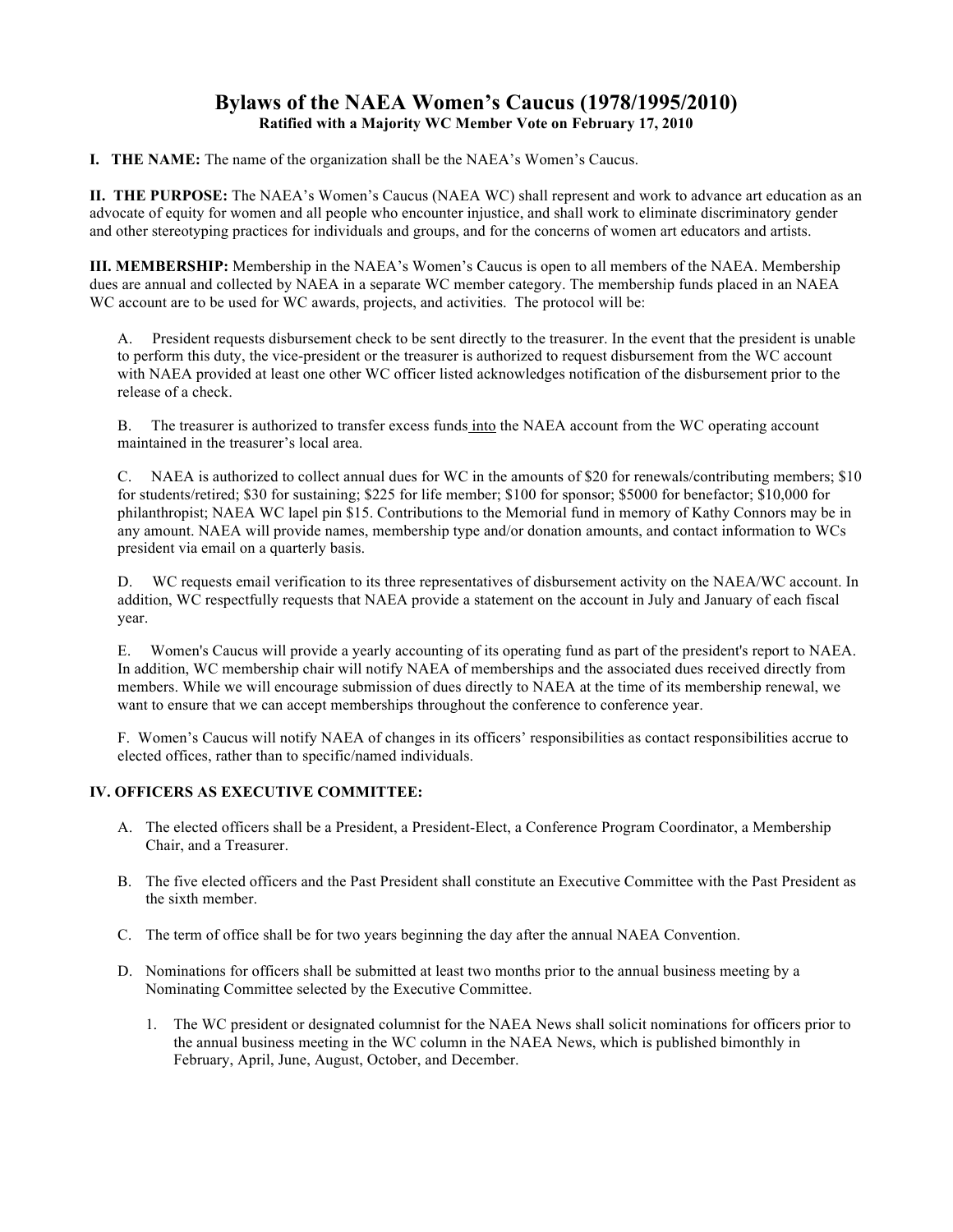E. The elected position eligibility, term, and responsibilities are as follows:

### **1. PRESIDENT**

**Eligibility:** Individual who was the most recent President Elect of the WC.

**Term:** Two years following term as President Elect.

#### **Responsibilities:**

- 1. Oversees all those responsible for various tasks. (Facilitates communication, and assists officers in carrying out their tasks.)
- 2. Gathers information of interest to membership for publication on the WC Web site.
- 3. Writes and/or reviews articles for *NAEA NEWS* column with the Columnist. (Insures announcements are included such as calls for officer and award nominations.)
- 4. Solicits WC conference proposals, secures meeting blocks, files proposal forms for business meetings, etc.
- 5. Runs the Annual General business meeting with a planned agenda including: acceptance of previous minutes, reports from officers, election/appointment of new officers, and inclusion of new members. Appoints a member to record the meeting.
- 6. Authors a final report of Caucus activities and concerns to deliver at the NAEA Board Meeting. (This report should include updates on membership and budget.)
- 7. Attends to incidental business that arises.
- 8. Maintains liaisons with Affiliate, Division, Issues, and Regional groups.
- 9. Sends all pertinent material to new President at the end of term.
- 10. Maintains accurate contact information for all WC officers.

#### **2. PRESIDENT-ELECT**

**Eligibility:** Any current WC member who is also currently an NAEA member, does not hold another WC position, and has been a member for at least two years.

**Term:** Elected on even numbered years for a two-year term.

#### **Responsibilities:**

- 1. Plans with the President WC events at the NAEA national meeting.
- 2. Assists the president in the execution of presidential duties.

## **3. CONFERENCE PROGRAM COORDINATOR**

**Eligibility:** Any current WC member who is also currently an NAEA member, does not hold another WC position, and has been a member for at least two years.

**Term:** Elected on odd numbered years for a two-year term.

#### **Responsibilities:**

- 1. With the approval of the Executive Committee, appoints two others to assist the program coordinator in rating the WC conference proposal submissions.
- 2. Tabulates the WC conference proposal submission reviews, and rank orders the composit ratings for selection as WC sessions based on the mission of the WC of conference proposals for the annual NAEA conference. (Insures that the Business meeting and awards sessions are included).
- 3. Comprises a list of WC presentations, which is submitted to the President and Web Coordinator to place on the WC Web site, and prepared as a flyer to distribute at the NAEA annual conference, and prepares session presentations sent electronically to members prior to the annual conference.
- 4. Presents a report on the number of submissions, the number selected, and the criteria for selection at the annual business meeting.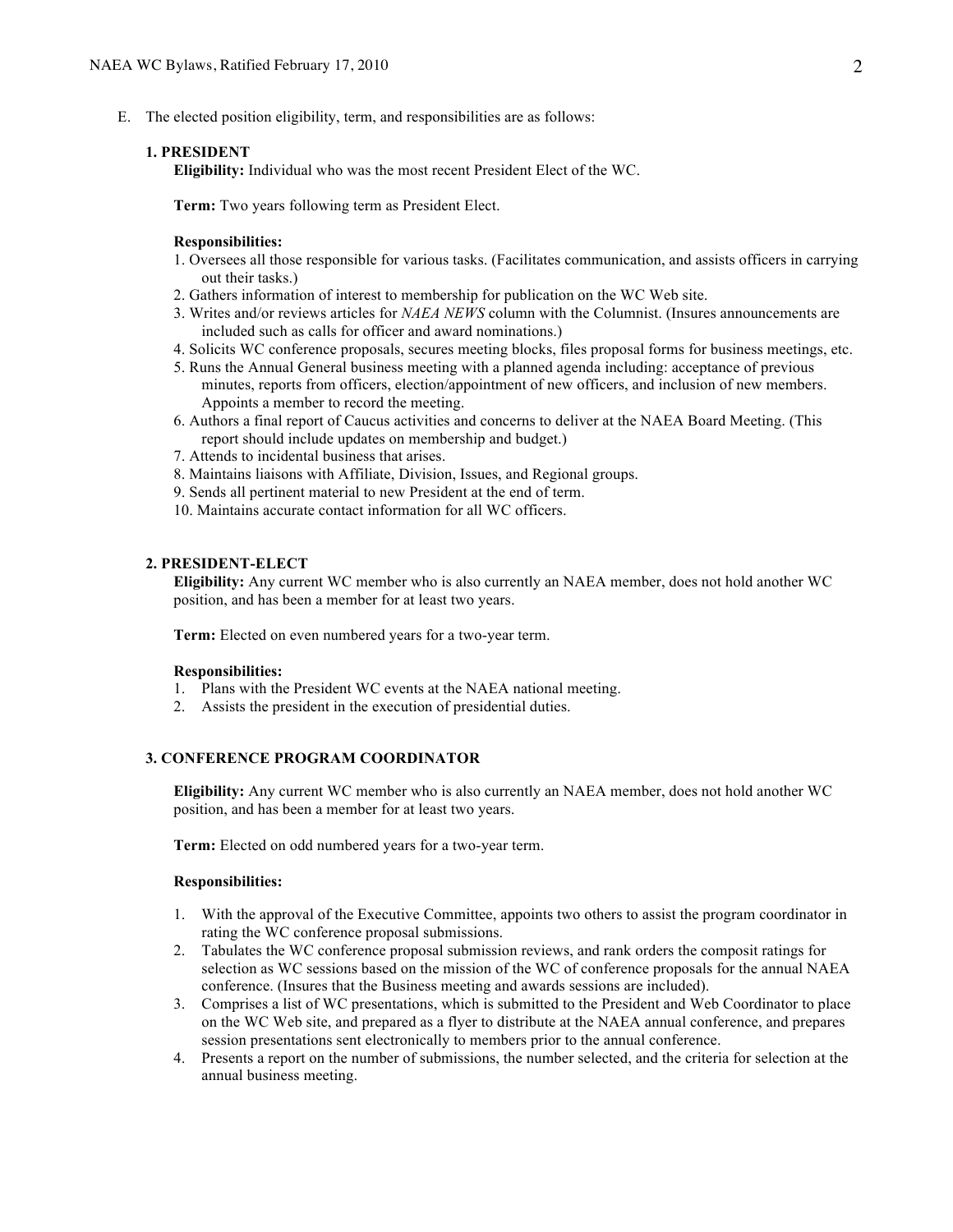### **4. MEMBERSHIP CHAIR**

**Eligibility:** Any current WC member who is also currently an NAEA member, does not hold another WC position, and has been a member for at least two years.

**Term:** Elected on odd numbered years for a two-year term.

#### **Responsibilities:**

- 1. Receives the members' contact information from the NAEA, and sends members a thank you and welcome note that includes information such as the WC website URL, and instructions how to join the WC listserv.
- 2. Maintains membership addresses and creates an e-mailing list.
- 3. Sends out emails to members that have been approved and/or prepared by the WC President.
- 4. Prepares the prior year's membership report and submits it to the President to include with the WC report to the NAEA Board of Directors.

### **5. TREASURER**

**Eligibility:** Any current WC member who is also currently an NAEA member, does not hold another WC position, and has been a member for at least two years.

**Term:** Elected on odd numbered years for a two-year term.

#### **Responsibilities:**

- 1. Receives and records membership dues.
- 2. Maintains financial records and reports, including NAEA/WC account activity.
- 3. May setup and maintain an operating account at bank in treasurer's local area.
- 3. Prepares the prior year's financial report and submits it to the President to include with the WC report to the NAEA Board of Directors.
- 4. Prepares and presents operating budget for next year at the WC annual meeting.
- F. Officer Nominations will be voted on electronically, allowing a minimum of one month for members to vote.

# **APPOINTED POSITIONS**

- A. Those appointed may serve in the following positions or in others at the discretion of the President:
	- 1) WC Website Coordinator
	- 2) Guest NAEA News WC Columnist
	- 3) Meeting Minutes Recorder **Eligibility:** Any current WC member. Is also currently an NAEA member, and has been a member for at least one year. **Term:** Appointed by the President.

**Responsibilities:**

1. Records the WC Executive and Business annual meetings.

2. Sends the minutes of the Executive and Annual meeting electronically to the President within one month of the meetings.

4) Archivist

**Eligibility:** Any current WC member has been a member for at least five years. **Term:** Appointed by the Executive Committee for as long as he/she/they desire to do it and the Executive Committee deems their service worthwhile. **Responsibilities:** 

1. To maintain the records (Bylaws, newsletters, journals, columns, etc.) which document the activities of the WC.